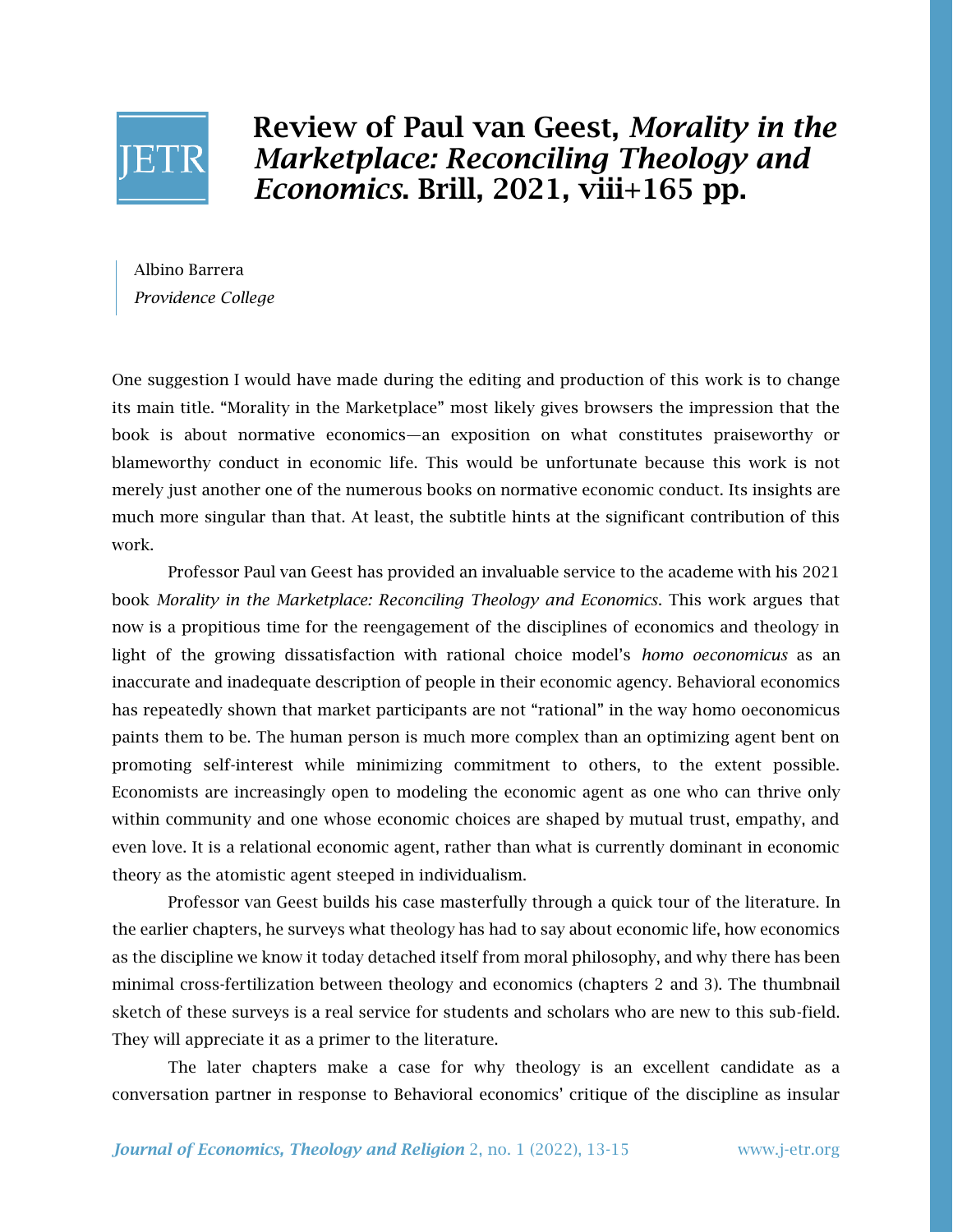## *Review of Morality in the Market Place*

and self-impoverishing in its unwavering reliance on homo oeconomicus. Critics such as Luigino Bruni, Alessandra Smerilli, Bart Nooteboom, and Samuel Bowles have advanced far more realistic accounts of economic agency that incorporate trust, reciprocity, gratuity, social cohesion, and many other factors that are assumed away in the rational choice model. These proposals echo many insights that we find in the philosophical and theological resources of the Christian faith. In light of these recent developments in economic thought, Professor van Geest makes an excellent case for why the seemingly wide gap between theology and economics is easily bridged. He proves his thesis by showing how Scripture, Patristic, and Scholastic sources can be put to good use in our understanding of economic agency.

Our ability to know God in what God is not, Augustine's four "perturbances," and his notion of love as a form of knowledge shed light on the epistemological limits of humans. They supplement Herbert Simon's bounded rationality. Augustine's *Speculum* (Mirror) and the numerous theological tracts on moral faults provide insights worth considering for bounded morality, that is, the challenges people encounter in making good and right moral choices. Augustine's exposition on grace and free will is relevant for bounded willpower. Indeed, theological anthropology provides readymade insights in greatly enriching bounded rationality, bounded morality, and bounded willpower. These are three critical areas of modification in modeling not only the complexity but also the limitations of human decision-making. It is important to underscore Professor van Geest's very effective use of Augustine's works on love, fear, grace, and free will in shedding light on economic agency.

Besides these contributions from Christian anthropology, Professor van Geest is also keenly aware that teachings on the nature of the universe provide another major potential point of intersection between economics and theology. He notes that theological cosmology is yet another opportunity for "mutual rapprochement" between the two disciplines, especially in light of the increasing attention in economics to issues on nature and sustainability.

I cannot overemphasize the value of Professor van Geest's book for students and scholars who work on the interface of economics and theology. This is a major contribution to the field. For future work, two possible extensions will be helpful. First, theology (Christian or otherwise) is also distinct in its views on human transcendence and the gift of eternal life. Are there insights from eschatology that can be brought to bear in enriching economic modeling? For example, one could think of the nearly-realized eschatology in the Gospel of John as expanding the time horizon of economic agents in their decision-making.

A second possible extension is the retrieval of metaphysics not only in economics but also in contemporary thought. Economics, by its nature, deals not only with moral agents but also with the goods of the earth. All are creatures characterized by their unique modes of operation and being. Metaphysics provides a good framework for economics in thinking and